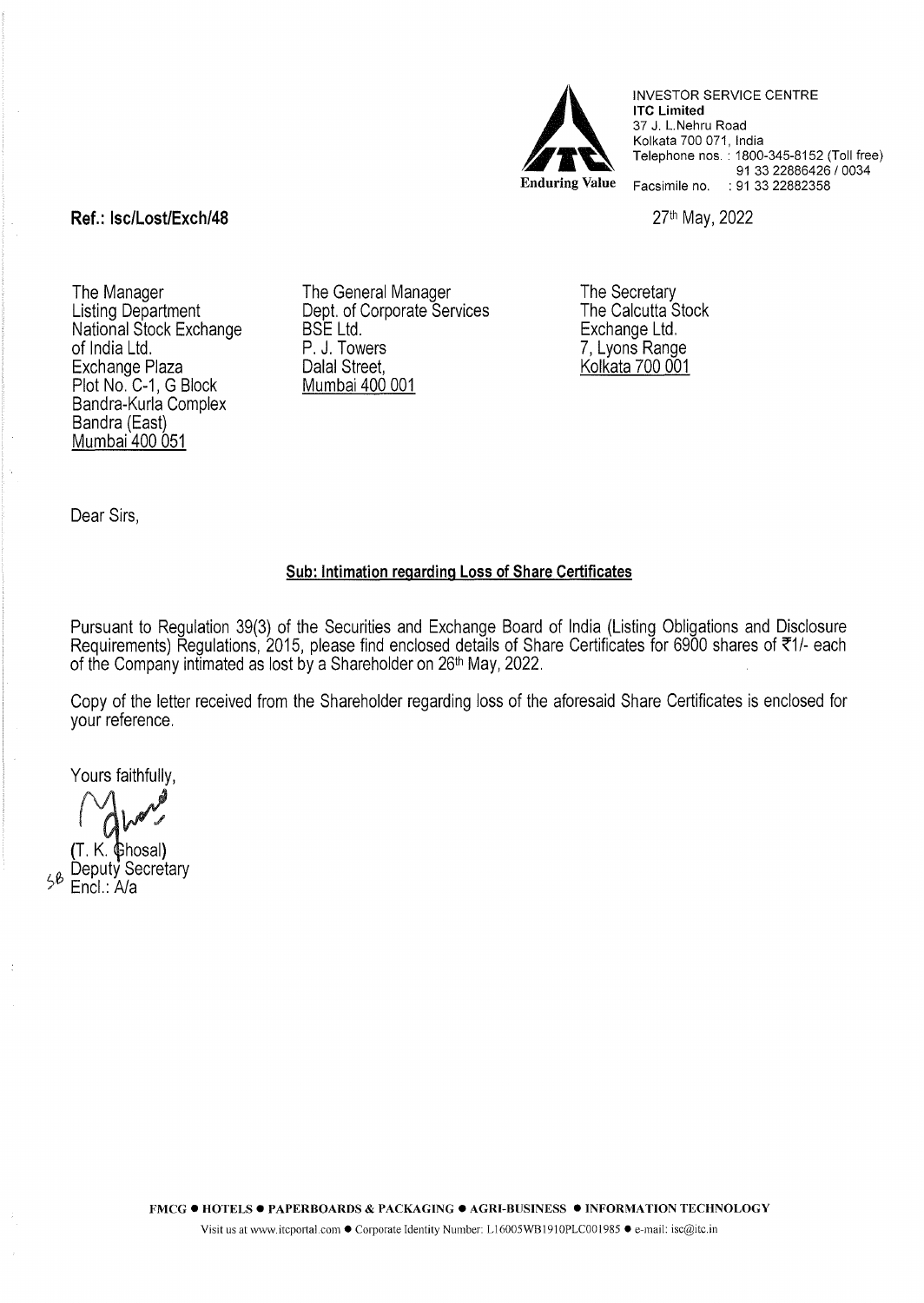| <b>ITC LIMITED</b>                    |
|---------------------------------------|
| <b>INVESTOR SERVICE CENTRE</b>        |
| ISC/LOST/EXCH/48                      |
| 27/05/2022                            |
| SHARES REPORTED LOST/STOLEN/MISPLACED |
|                                       |

 $\cdot$ 

| LEDGER FOLIO NO | <b>HOLDER NAME</b>      | <b>CERTNO</b> | <b>DISTNO FROM</b> | <b>DISTNOTO</b> | <b>NO. OF SHARES</b> |
|-----------------|-------------------------|---------------|--------------------|-----------------|----------------------|
| 111/06659       | INITA RAMNIKLAL KOTHARI | 000024348     | 0000042338471      | 0000042343070   | 00000000046001       |
| 111/06659       | INITA RAMNIKLAL KOTHARI | 0000905581    | 0002524598266L     | 00025246005651  | 00000000023001       |

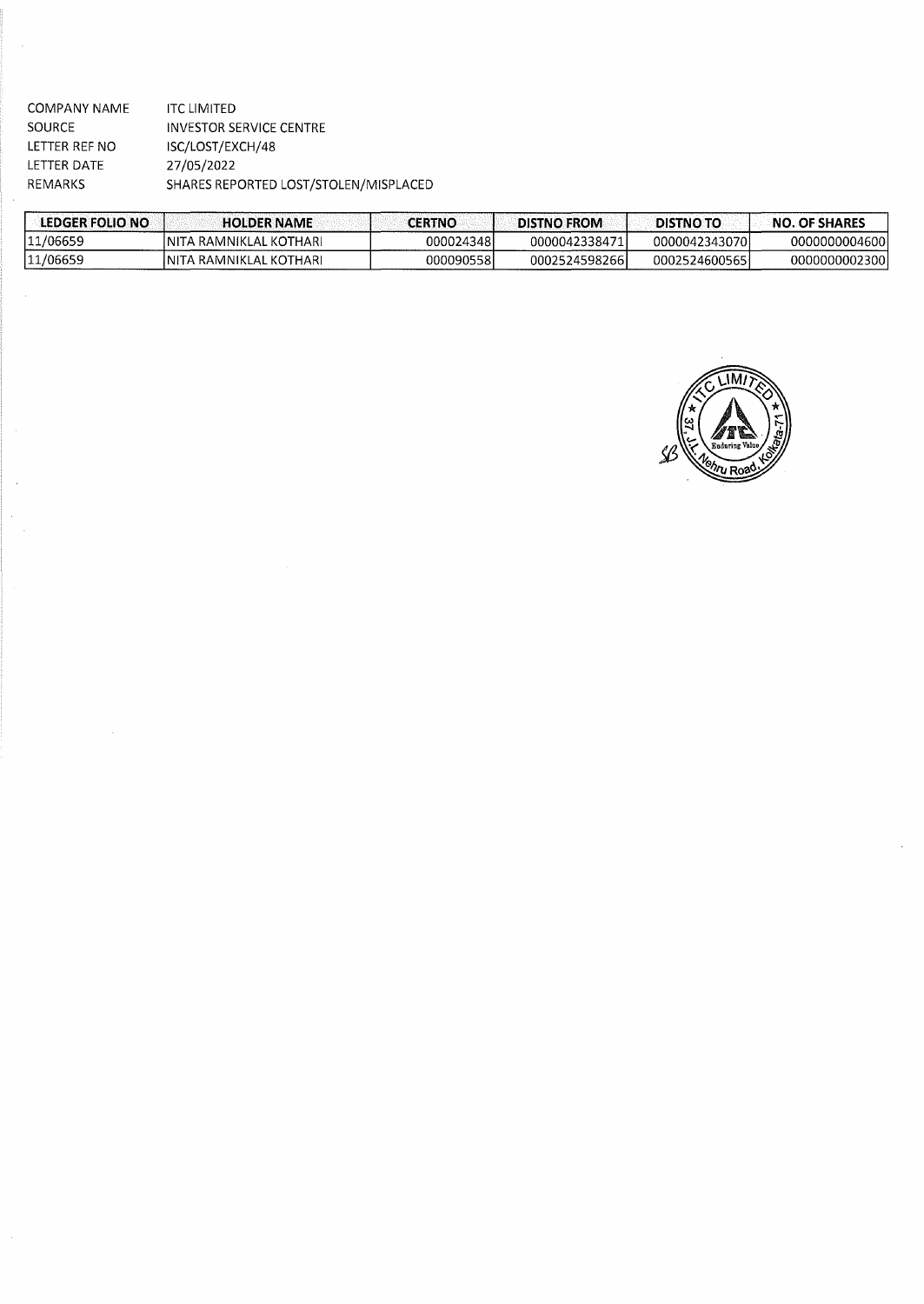165926

## Nita Ramniklal Kothari

13 Kamla Niketan, 20 Narayan Dabholker Road Mumbai 400 006. Email. KOTAHRINR@GMAIL.COM

> **INVESTOR SERVICE CENTRE ITO Limited** 37, J. L. Nehru Road, Kolkata - 71 2 6 MAY 2022

CONTENTS NOT VERIFIED

RECEI

By Courier

'lTC LTD. ITC CENTRE  $\boldsymbol{1}^\text{ST}$  ,FLOOR, 37, JAWAHARLAl NEHRU ROAD. KOLKATTA 700071 W.B.



Subject: Re: Fwd: Folio No. 11/06659. Deletion of name and loss of certificate

Dear Madam/ Sir,

~;,~-- '\

- 16

As per your email dated May 2, 2022, I am sending the required documents, duly completed, to proceed with the subject matter.

In terms of the procedure for deletion of name prescribed by **SEBI**, I have sent you the following:

1. I have included Notarized Death Certificate of Rajesh Ramniklal Kothari.

2. Self-attested copy of PAN Card of the surviving holder NITA R KOTHARI

3. My request in the attached Form ISR-4.

Because the concerned Share Certificates which were issued in the year 2005 are not traceable, I am sending the following documents for loss of shares under a cover of a signed letter:

Translation - FIR / Acknowledged Police Complaint lodged with the details of ShareCertificates appearing therein. The details are mentioned below. 0 Affidavit

 $Ø$  Indemnity Bond